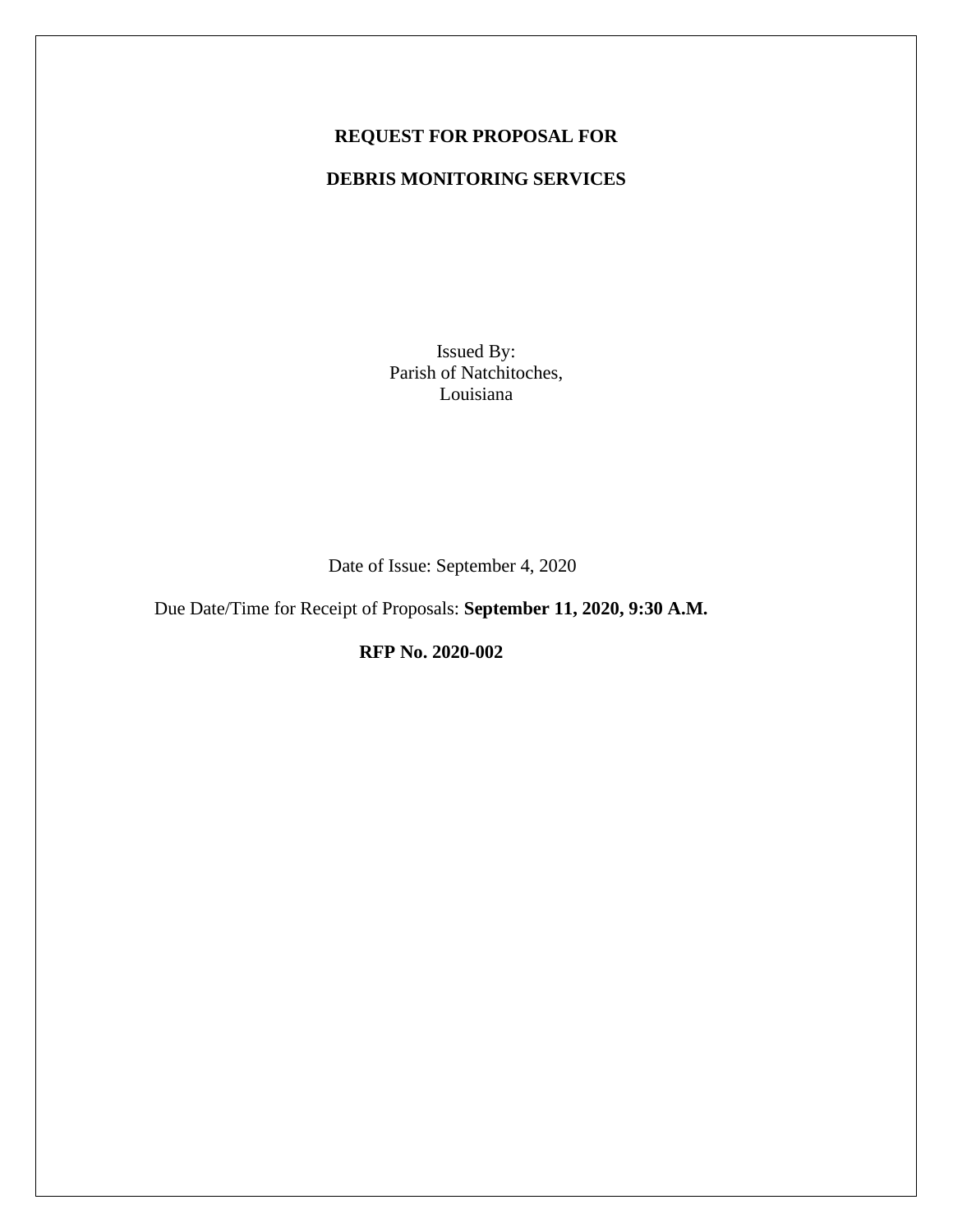# **REQUEST FOR PROPOSALS FOR DEBRIS MONITORING SERVICES**

The Parish of Natchitoches, Louisiana ("Parish") requests proposals from qualified firms for Debris Monitoring Services. This solicitation by the Parish will result in the selection of a qualified and experienced firm to monitor disaster generated debris removal from public property and public right of ways resulting from a severe storm ("Storm") which occurred in the Parish on August 27, 2020.

## **SECTION 1.0 GENERAL INFORMATION**

## **1.1 Objective**

The objective of the RFP and subsequent contracting activity is to secure the services of qualified, experienced firm(s) who are capable of efficiently monitoring large volumes of disaster-generated debris removal from a relatively wide area in a timely and cost-effective manner. The successful Proposer(s) must be capable of assembling, directing, and managing a work force that can perform the monitoring services during the duration of the debris removal and disposal operations which are anticipated to be completed within 180 days.

## **1.2 Definitions**

City or Owner – Parish of Natchitoches, Louisiana

Contractor(s)– The successful Proposer(s), with whom a contract is entered by the Parish

Debris Management Team – The team staffed by the Parish, Debris Management Consultant, Debris Monitor and the Contractor

Debris Management Consultant or Consultant – If applicable, a Consultant retained by the Parish to manage administrative aspects of the recovery process including processing FEMA submittals and includes the Debris Monitor

Debris Monitor – The firm, including representation thereof, retained by the Parish to monitor and document debris removal and disposal activities in compliance with FEMA requirements

Debris – Scattered items and materials either broken, destroyed, or displaced by the Storm (Example: vegetative material such as trees and limbs, construction and demolition material, personal property.)

DMS – Debris Management Site

FEMA – Federal Emergency Management Agency

Landfill – Natchitoches Parish Landfill located at 4597 Hwy 1 North, North of the City of **Natchitoches** 

Proposer or Respondent – Person or entity which submits a Proposal in response to this Request for Proposal

RFP – This Request for Proposal

Services – Debris Monitoring Services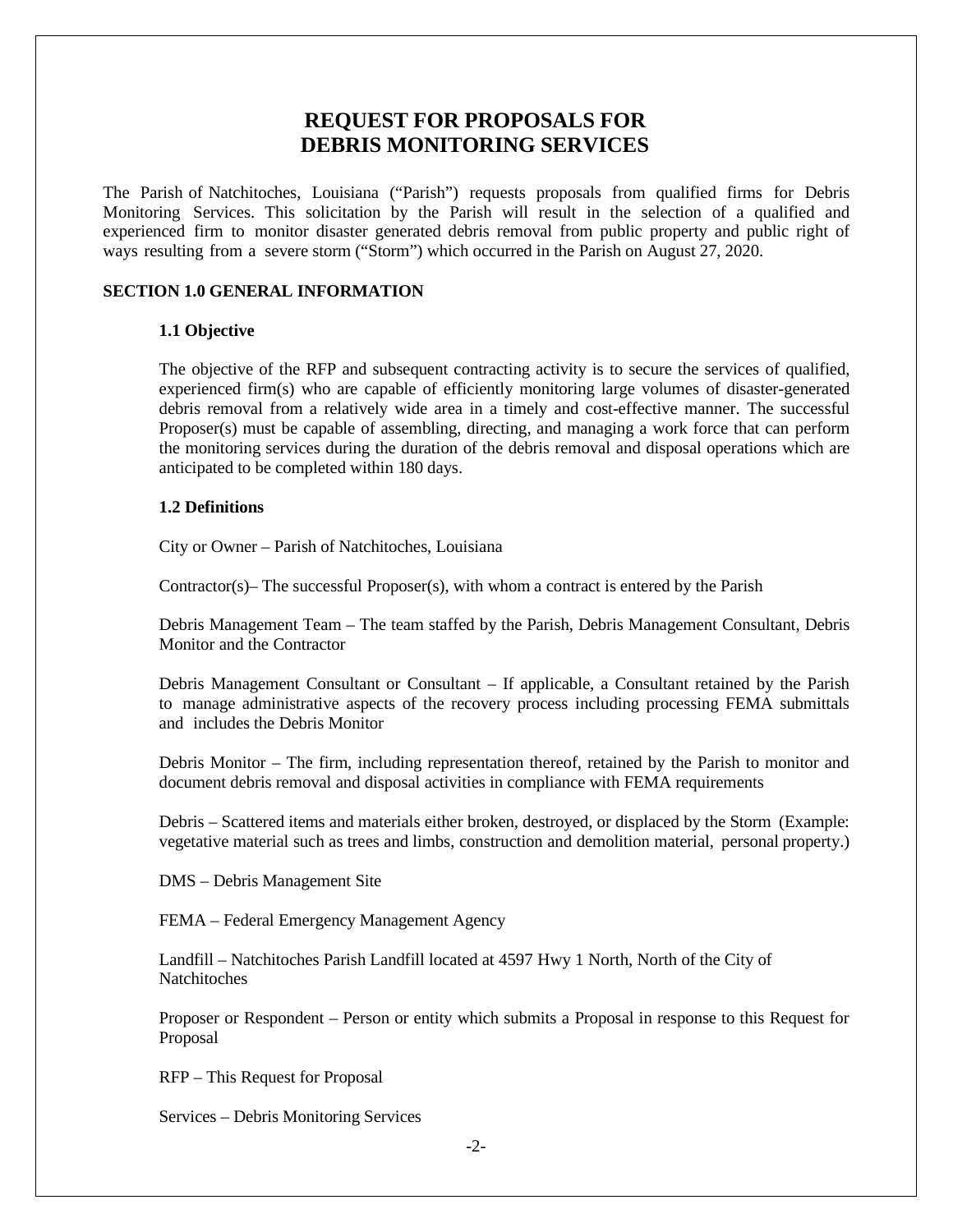## **SECTION 2.0 SCOPE AND STATEMENT OF WORK**

#### **2.1 Debris Monitoring Services**

The selected Proposer will be expected to provide disaster debris removal and disposal monitoring services to include debris generated from public property, public rights of way, and in some cases private property, and other public, or designated areas. Specific services may include:

- a) Coordinating daily briefings, work progress, staffing, and other key items with the Parish.
- b) Selection and permitting of DMS locations and any other permitting/regulatory issues as necessary.
- c) Scheduling work for all team members and contractors on a daily basis.
- d) Hiring, scheduling, and managing field staff.
- e) Monitoring recovery contractor operations and making/implementing recommendations to improve efficiency as well as speed up recovery work and assure all debris removal work meets FEMA eligibility guidelines.
- f) Assisting the Parish with responding to public concerns and comments.
- g) Certifying contractor vehicles for debris removal using methodology and documentation practices appropriate for contract monitoring.
- h) Entering load tickets into a database application.
- i) Digitization of source documentation (such as load tickets).
- j) Developing daily operational reports to keep the Parish informed of work progress.
- k) Development of maps, GIS applications, etc. as necessary.
- l) Comprehensive review, reconciliation, and validation of debris removal contractor(s) invoices prior to submission to the Parish for processing.
- m) Project Worksheet and other pertinent report preparation required for reimbursement by FEMA and any other applicable agency for disaster recovery efforts by Parish staff and designated debris removal contractors.
- n) Final report and appeal preparation and assistance.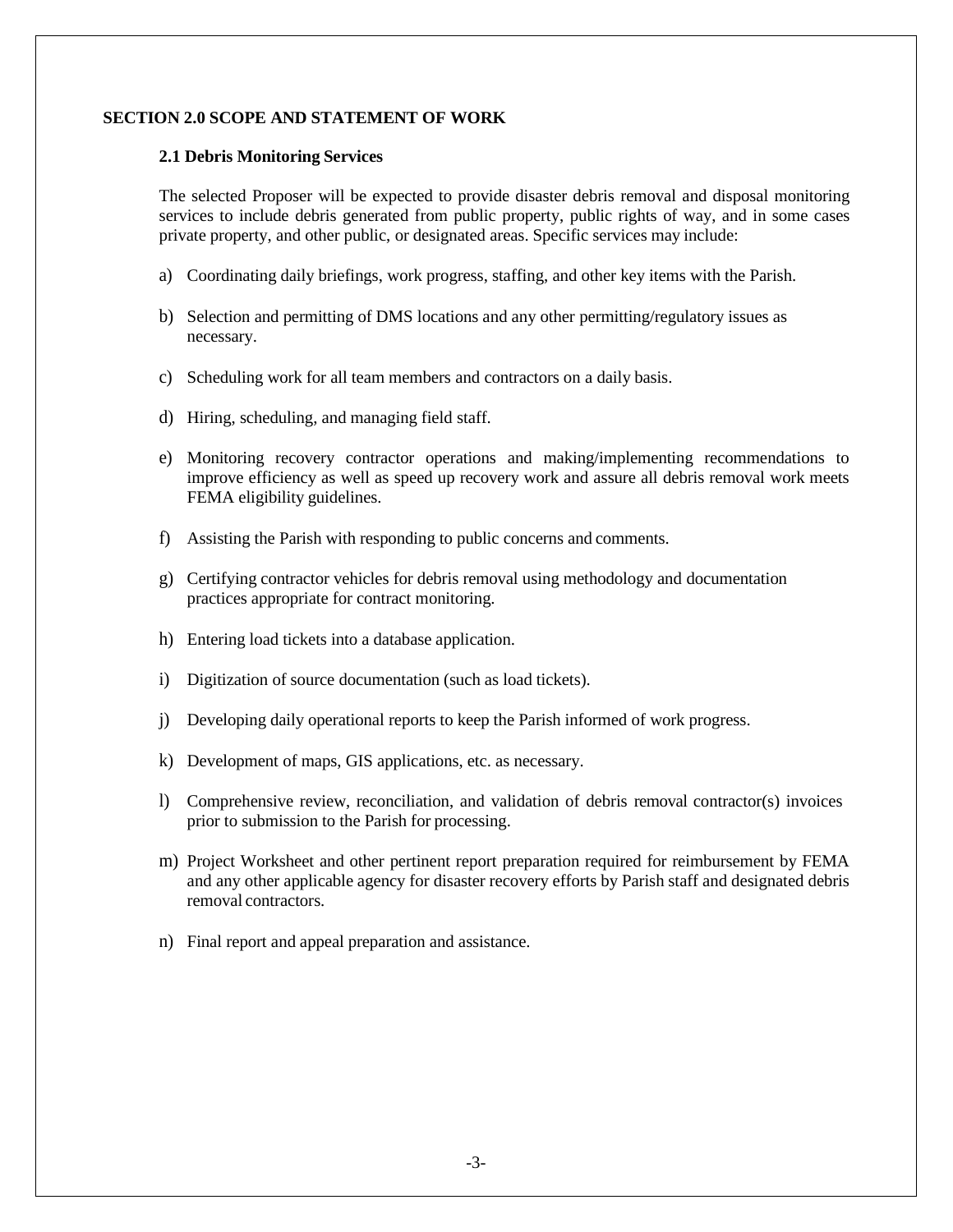#### **SECTION 3.0 PROPOSAL RESPONSE REQUIREMENTS**

#### **3.1 Information and Format**

A prospective Proposer's response to this RFP should include the following information at a minimum. The proposal should address the requirements in a clear and concise manner in the order stated herein. Proposals must be tabbed and must include the information/documents specified in the applicable tab. Proposals that do not adhere to the following format or include the requested information/documents may be considered incomplete and therefore unresponsive by the Parish. The Parish reserves the right to seek additional/supplemental information on specific issues as needed.

## **a) Qualifications of the Firm**

- 1) Provide a description and history of the firm focusing on previous governmental experience. Only past experience as the prime contractor with local governments will be considered. Personal qualifications of staff with past debris monitoring experience will not be considered unless the services were part of the prime contract between the Proposer and the local government. State and federal contracts that do not reflect direct contractual obligations to perform services on behalf of the sub-grantee will not be considered to be past local government experience. Firm qualifications must include, at minimum, the following:
	- (i.) Recent experience demonstrating current capacity and current expertise in debris removal, solid waste and hazardous waste management and disposal.
	- (ii.) Documented knowledge and experience coordinating with Federal, State and Local emergency agencies.
	- (iii.) Experience representing local governments with various state and federal funding sources and reimbursement process, including FEMA.
	- (iv.) Experience with special disaster recovery program management services including private property/right-of-entry (ROE) work and reimbursement, leaning tree and hanging limb removal, hazardous material removal, asbestos abatement, data management, hauler invoice reconciliation and contracting, and FEMA appeals assistance.
- 2) Provide at least five (5) references for which the firm has performed services within the past three (3) years that are similar to the requirements in the Statement of Work. Provide the reference contact name, address, e-mail address, telephone numbers and date of contract.

#### **b) Qualifications of Staff**

Provide an organizational chart, resumes, and summary of staff qualifications. Key project staff (management staff including, but not limited to: project manager, collection and disposal operations managers, FEMA reimbursement specialist, data manager, etc.) must be full time employees of the proposing firm and have experience, working for the Proposer, in the following:

a) Experience demonstrating current capacity and current expertise in debris removal, solid waste and hazardous waste management and disposal. The Proposer must demonstrate experience managing disaster debris monitoring for at least five local governments.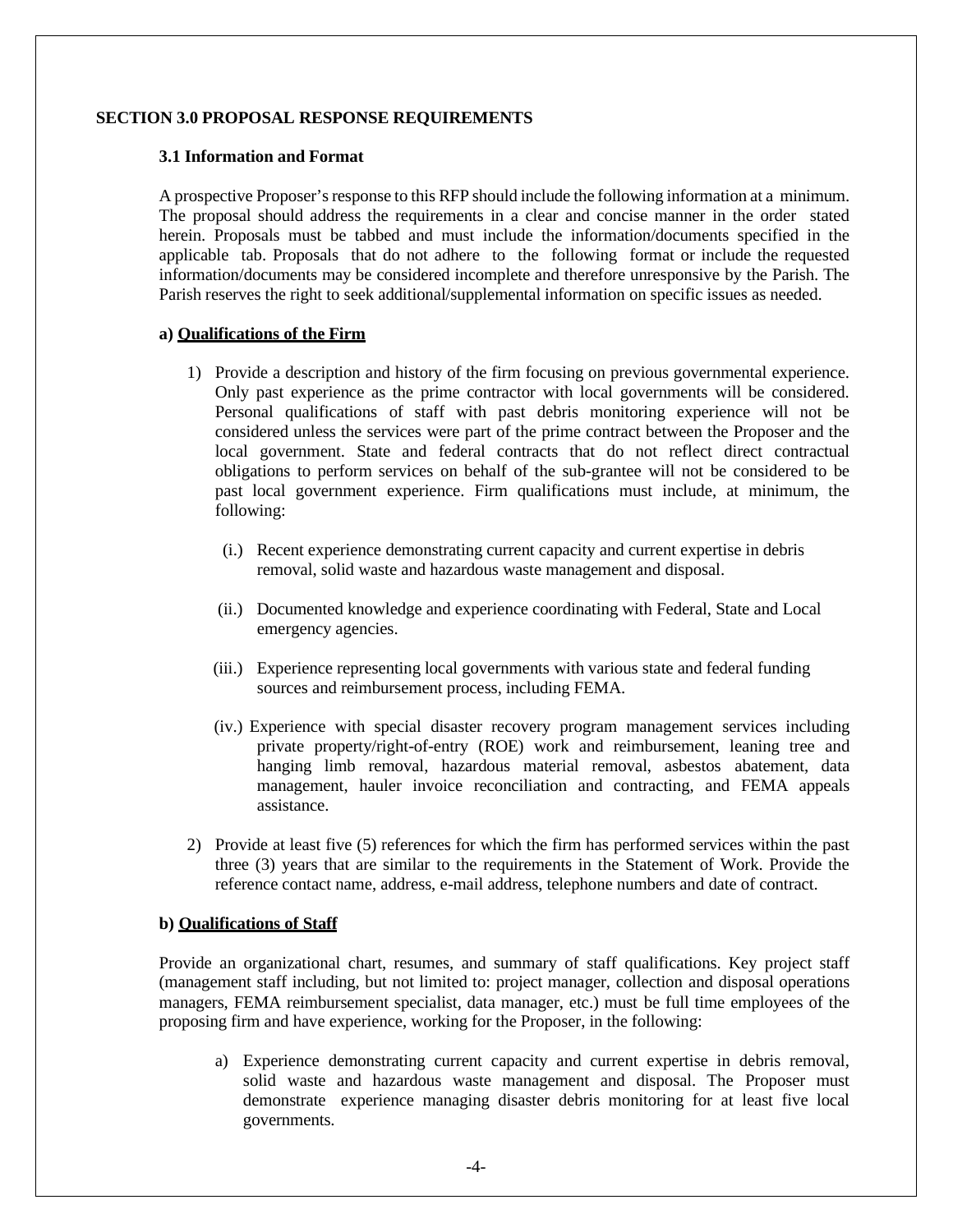- b) Documented knowledge and experience of Federal, State and Local emergency agencies, state and federal programs, funding sources and reimbursement processes.
- c) Experience with special disaster recovery program management services including private property/right-of-entry (ROE) work, waterways clean-up and reimbursement, leaning tree and hanging limb removal, hazardous material removal, vessel and vehicle recovery, asbestos abatement, data management, hauler invoice reconciliation and contracting, and FEMA appeals assistance.

#### **c) Technical Approach**

Provide a description of the Proposer's approach to the project, to include startup procedures/requirements, debris estimate methodology, analysis of debris recovery operations and management of the debris recovery contractors, billing/invoices reporting procedures to FEMA and the Parish. Provide a copy of Proposer's internal training program. Provide under separate cover the Proposer's training manual.

#### **d) Cost Proposal**

Each Proposer must complete and submit the Cost Proposal Form and Cost Proposal Schedule designated as Attachment 1. The Cost Proposal will be evaluated on the hourly rates submitted on the Cost Proposal Form for the labor positions listed. All non-labor projected costs will be billed to the Parish at cost without markup.

## **SECTION 4.0 PROPOSAL SUBMITTAL**

#### **4.1 Proposal Submittal**

Proposals shall be submitted to the Parish of Natchitoches Finance office :

Parish of Natchitoches Finance Attention: Cathy Creamer 203 St Denis Suite 304 Natchitoches, Louisiana 71457

Proposals shall be submitted no later than **9 : 3 0 A .M. on S e p t e m b e r 11, 2020.** Late proposals will be rejected. Failure to comply with this or any other provision of this RFP shall be sufficient reason for rejection of the proposal.

Mark the written proposal envelope(s) as follows:

#### **Debris Monitoring Services Proposal RFP No. 2020-002**

The front of each proposal envelope/container shall contain the following information for proper identification:

- The name and address of the Proposer
- The word "Proposal" and the RFP number
- The number of each envelope/container submitted (i.e. "1 of 3, "2 of 3", "3 of 3")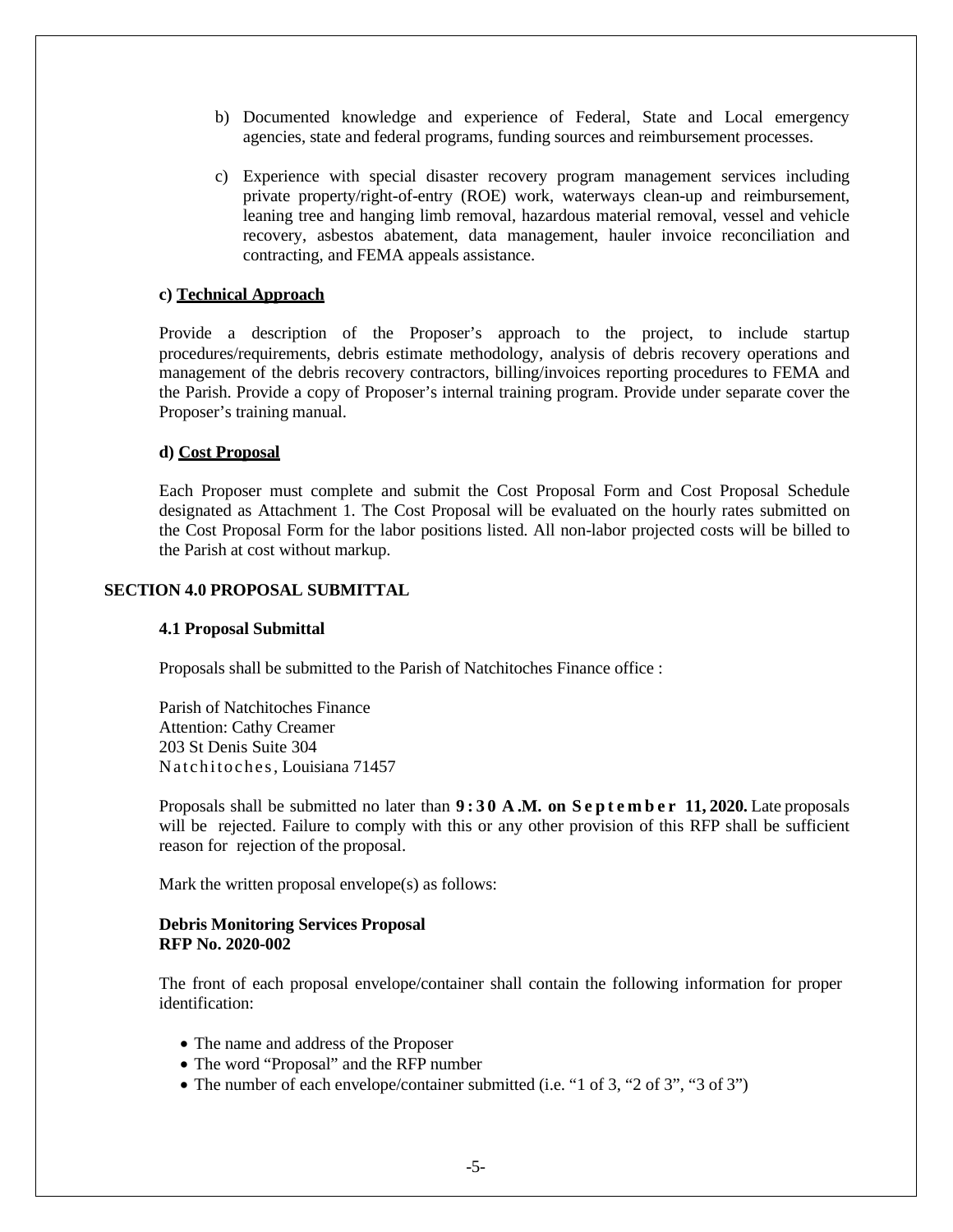**ALL PROPOSALS MUST BE RECORDED (CLOCKED – IN) IN THE FINANCE OFFICE ON OR BEFORE THE TIME AND DATE INDICATED IN THIS RFP.**  The responsibility for submitting the proposal to the Finance Office on or before the above stated time and date is solely that of the Proposer. The Parish will not be responsible for delays in mail delivery or delays caused by any other occurrence.

All proposals must be in writing. Non-responsive proposals may not be considered. The signer of the proposal must declare that the proposal is in all respects fair and in good faith without collusion or fraud and that the signer of the proposal has the authority to bind the Proposer.

The Parish shall not be liable for any costs incurred by a Proposer prior to entering into a contract.

## **SECTION 5.0 EVALUATION CRITERIA AND SELECTION**

#### **5.1 Evaluation Criteria**

The Parish's evaluation criteria will include, but not be limited to, consideration of the following:

|           | • Firm Qualifications                                | 35% |
|-----------|------------------------------------------------------|-----|
| $\bullet$ | <b>Qualifications on Similar Projects</b>            | 25% |
|           | • Key Staff Project Understanding and Approach       | 20% |
| $\bullet$ | Management Systems/Reporting Systems/Training Manual | 10% |
| $\bullet$ | <b>Cost Proposal</b>                                 | 10% |

Other criteria the Parish frequently uses to evaluate submissions include:

- Verification of availability of qualified personnel to perform the services requested.
- Interviews with references provided by Proposer.

#### **5.2 Selection**

The Parish will evaluate the written proposals submitted by the Proposers regarding the proposed project in connection with the selection process.

## **5.3 Presentations**

The Parish may require oral and visual presentations from those firms that are ranked or shortlisted. This shall be done at the Parish's sole discretion when it feels presentations are essential as part of the evaluation process and in the best interest of the Parish.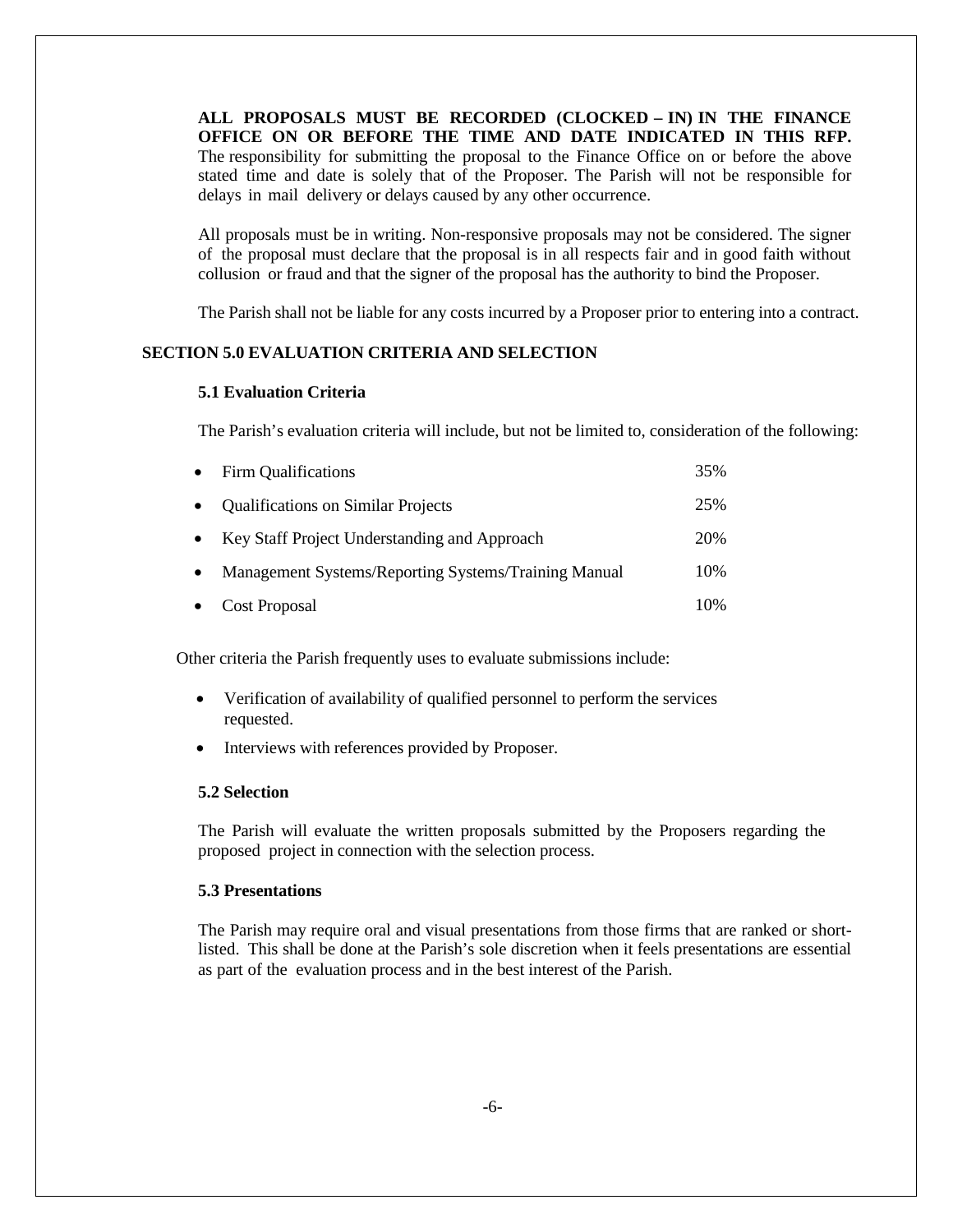## **SECTION 6.0 RIGHT OF WAIVER, REJECTION AND ACCEPTANCE**

#### **6.1 Reservations by Parish**

The Parish reserves the right to:

- a) waive any informality in any proposal;
- b) reject any or all proposals in whole or in part, with or without cause; and/or
- c) accept any proposal(s) that in its judgment will be in the best interest of the Parish and its citizens.

### **SECTION 7.0 INFORMATION AND ADDENDA**

#### **7.1 Inquiry Contact**

All questions or requests for clarifications, interpretations and assistance concerning this RFP must be directed through:

Parish of Natchitoches Finance Office Attn: Cathy Creamer 203 St Denis Street, Suite 304 Natchitoches, Louisiana 71457 Telephone: (318) 352-2714 E-Mail: ccreamer@npgov.org

#### **7.2 Inquiry Deadline**

Questions regarding the RFP are to be submitted in writing to the above listed email address by **2:00 PM on September 9, 2020**

## **7.3 Parish Responses**

All telephone conversations are to be considered unofficial responses and will not be binding. Questions or verifying the Request for Proposals' content, if appropriate, will be responded to in writing. The written response will be the Parish's official response and will be transmitted to all Respondents that requested the Request for Proposal.

### **7.4 Issuance of Addenda**

- (a) If this RFP is amended, the Parish will issue an appropriate addendum to the RFP. If any addendum is issued, all terms and conditions that are not specifically modified shall remain unchanged.
- (b) Proposers shall acknowledge receipt of each addendum to this solicitation using one of the following methods:
	- (i.) By signing and returning the addendum; or
	- (ii.) By responding directly to the transmittal of the addendum by email or facsimile.

The Parish must receive the acknowledgment by the time and date, and at the location specified for the receipt of proposals.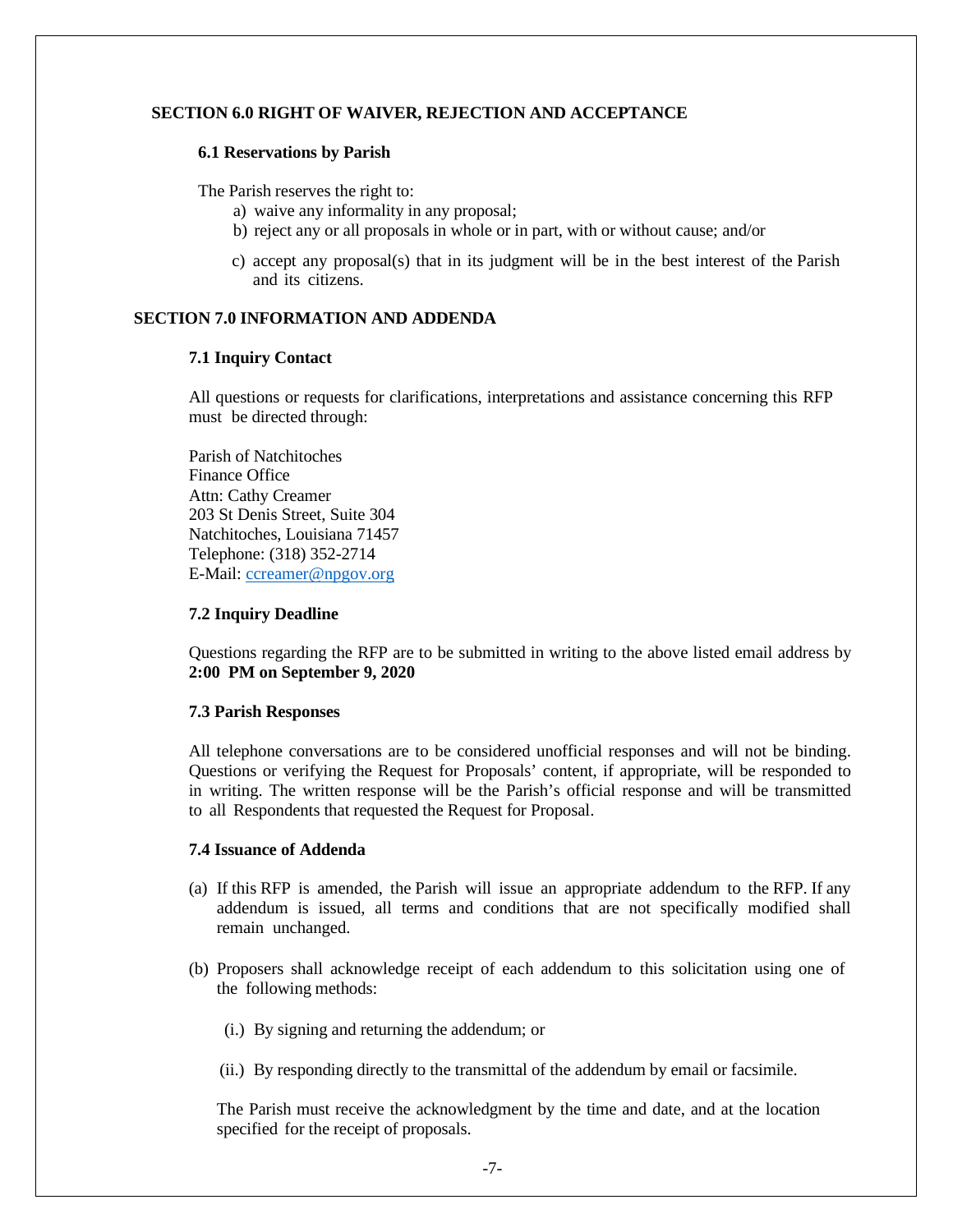## **SECTION 8.0 CONTRACT AND GENERAL REQUIREMENTS**

#### **8.1 Contract**

The successful Proposer(s) shall enter into a Contract with the Parish for the Services. The Contract will include standard provisions as well as provisions required for the reimbursement of monitoring services during the duration of the debris removal and disposal operations by FEMA. Other requirements, without limitation, are referred to below.

#### **8.2 Insurance**

- A. The Contractor shall procure, pay for, and maintain at minimum the following insurance coverages with the stated limits or greater. Said insurance shall be evidenced by delivery to the Owner of (i) certificates of insurance executed by the insurers listing coverage's and limits, expiration dates and terms of policies and all endorsements whether or not required by the Owner, and listing all carriers issuing said policies; and (ii) upon request a certified copy of each policy, including all endorsements. The insurance requirements shall remain in effect throughout the term of the Contract and any additional extensions. In addition, the Owner reserves the right to request physical evidence of the coverage by requesting the policy declaration page, and/or confirmation from the agent and/or company verifying the coverage is and/or has been continually in effect.
- B. The Contractor shall secure and maintain, at its sole cost and expense during the contract term and any subsequent extensions, the following insurance:
	- 1) **Commercial General Liability**  in the amount of two million dollars (\$2,000,000.00) aggregate/one million dollars (\$1,000,000.00) per occurrence. The general aggregate limit shall either apply separately to the resulting contractor or shall be at least twice the required occurrence limit.
	- 2) **Comprehensive Automobile Vehicle Liability** covering any automotive equipment to be used in performance of the Services, with a minimum limit in the amount of One Million dollars (\$1,000,000.00) per occurrence combined single limit / any Automobile. Also, physical damage insurance covering owned or rented machinery, tools, equipment, office trailers, and vehicles.
	- 3) **Worker's Compensation** employer's liability coverage with limits of not less than one million dollars (\$1,000,000.00) per occurrence for each accident or illness and statutory worker's compensation coverage.
	- 4) **Professional Liability (Errors & Omissions)**  coverage for all claims arising out of the Services performed with limits not less than \$1,000,000.00 per claim. The aggregate limit shall either apply separately to the contract or shall be at least twice the required per claim limit.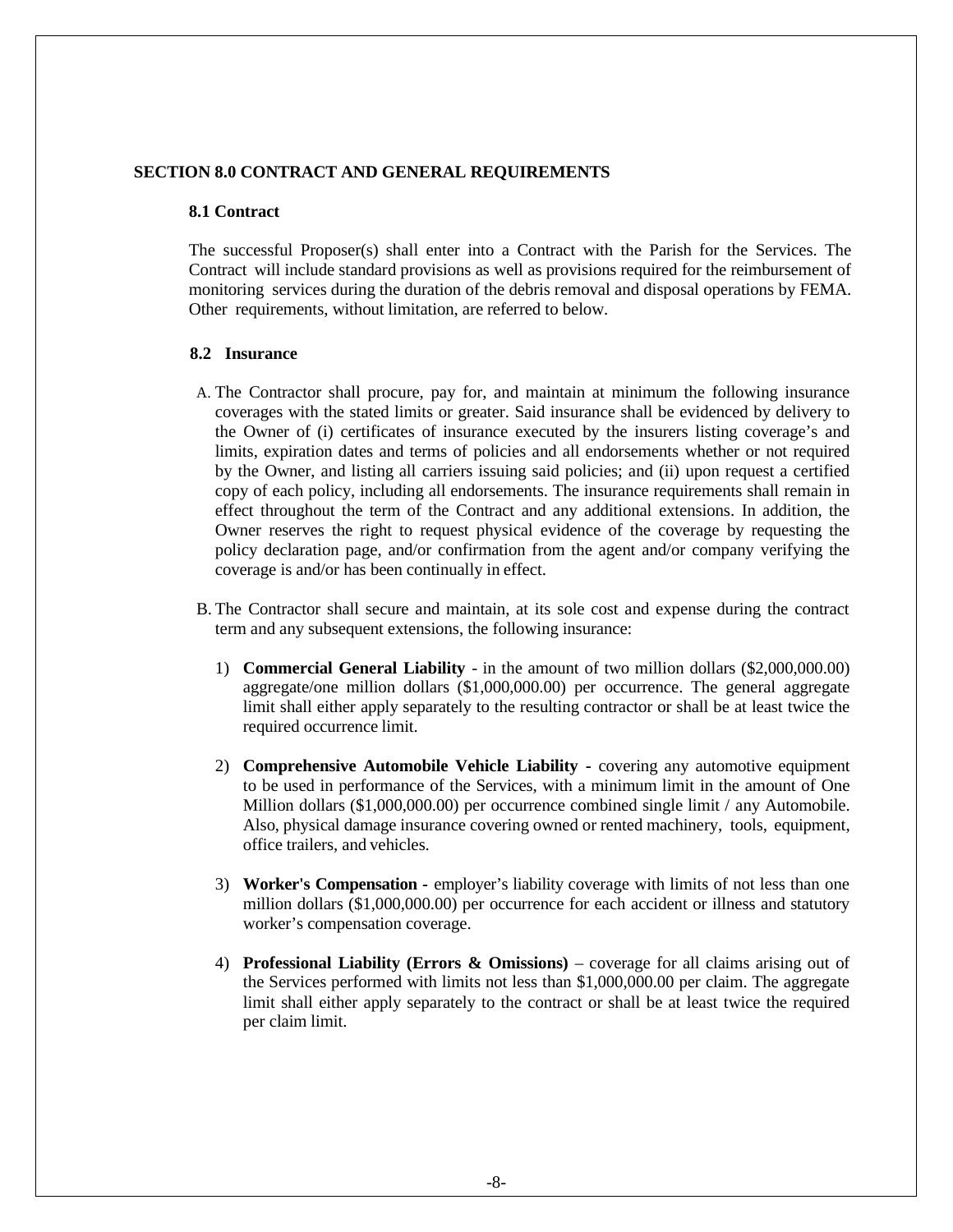## **8.3 Indemnification**

The Proposer shall indemnify, defend and hold harmless the Parish, its officials and employees, from all losses, damages, costs, expenses, liability, claims, actions, and judgments of any kind whatsoever brought or asserted against, or incurred by, the Parish, including without limitation attorney's fees and costs of litigation, to the extent that the same arise out of or are caused by any act or omission of the Proposer, its subcontractors, or by the employees, officers, directors, or agents of the Proposer, or its subcontractors, related to the Services.

## **8.4 Non-Discrimination and Equal Opportunity**

- (a) By submitting a proposal in response to this RFP, the Proposer agrees to not discriminate against any employee or job applicant because of their race, creed, color, sex, marital status or national origin.
- (b) Place or cause to be placed a statement in all solicitations or advertisement for job applicants, including subcontractors, that the respondent is an "Equal Opportunity Employer".

Remainder of Page Intentionally Left Blank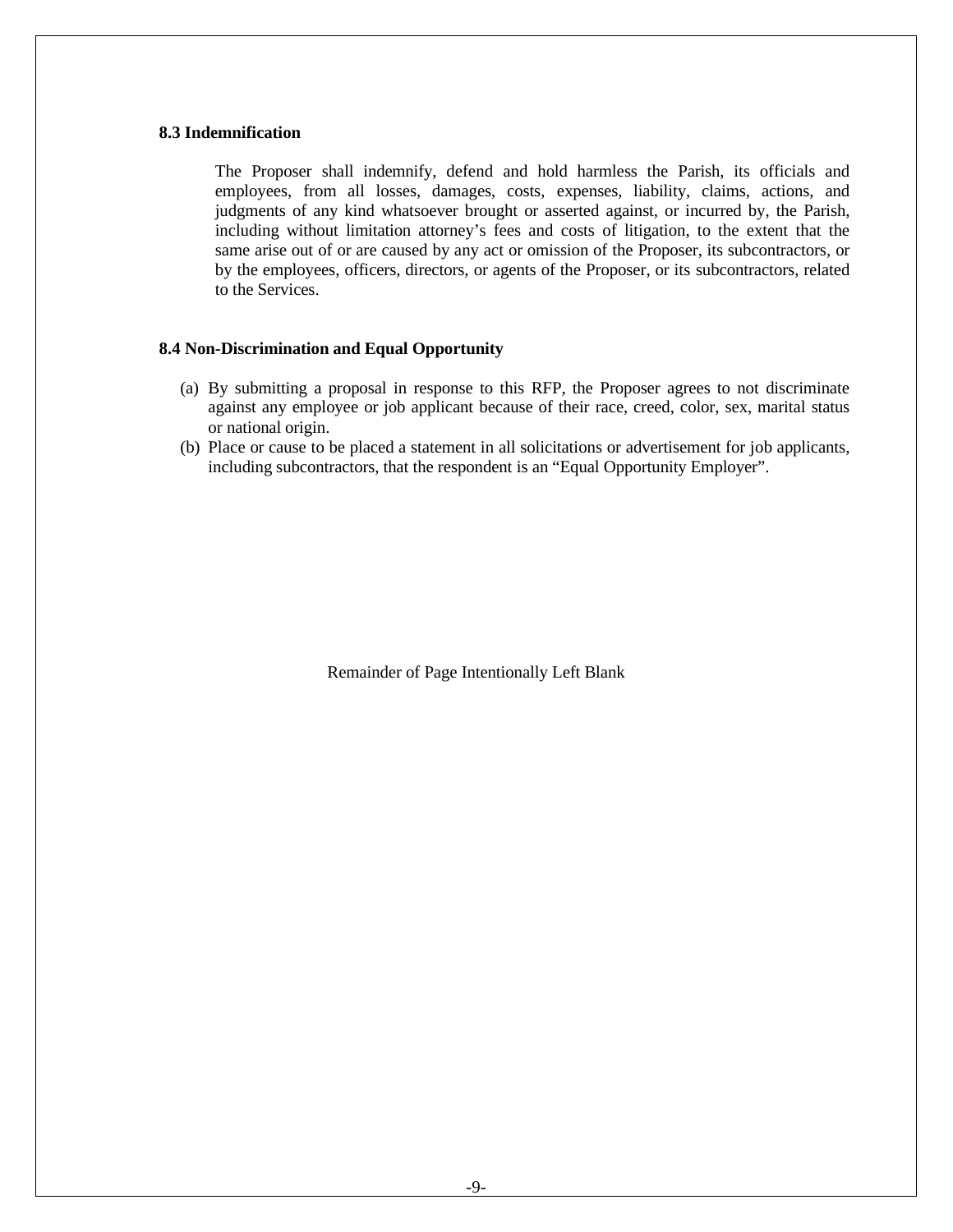| <b>ATTACHMENT 1</b>                                                                                                                                                                                                                 |
|-------------------------------------------------------------------------------------------------------------------------------------------------------------------------------------------------------------------------------------|
| PRICE PROPOSAL FORM                                                                                                                                                                                                                 |
| <b>DISASTER DEBRIS MONITORING SERVICES</b>                                                                                                                                                                                          |
| PARISH OF NATCHTIOCHES, LOUISIANA                                                                                                                                                                                                   |
|                                                                                                                                                                                                                                     |
| Address: <u>Address</u> and the contract of the contract of the contract of the contract of the contract of the contract of the contract of the contract of the contract of the contract of the contract of the contract of the con |
| City, State, Zip: $\sqrt{\frac{2\pi}{\pi}}$                                                                                                                                                                                         |
| Telephone: Fax: Fax:                                                                                                                                                                                                                |
| Contractor's License Number: Manual Account of the Museum of the Museum of the Museum of the Museum of the Museum of the Museum of the Museum of the Museum of the Museum of the Museum of the Museum of the Museum of the Mus      |
|                                                                                                                                                                                                                                     |
| (provide evidence of signing authority)                                                                                                                                                                                             |
|                                                                                                                                                                                                                                     |

**NOTE:** Respondents are to make no changes to the Pricing Schedule below and are to **fill it out completely**. Values must be provided for all categories below or your response may be deemed non-responsive.